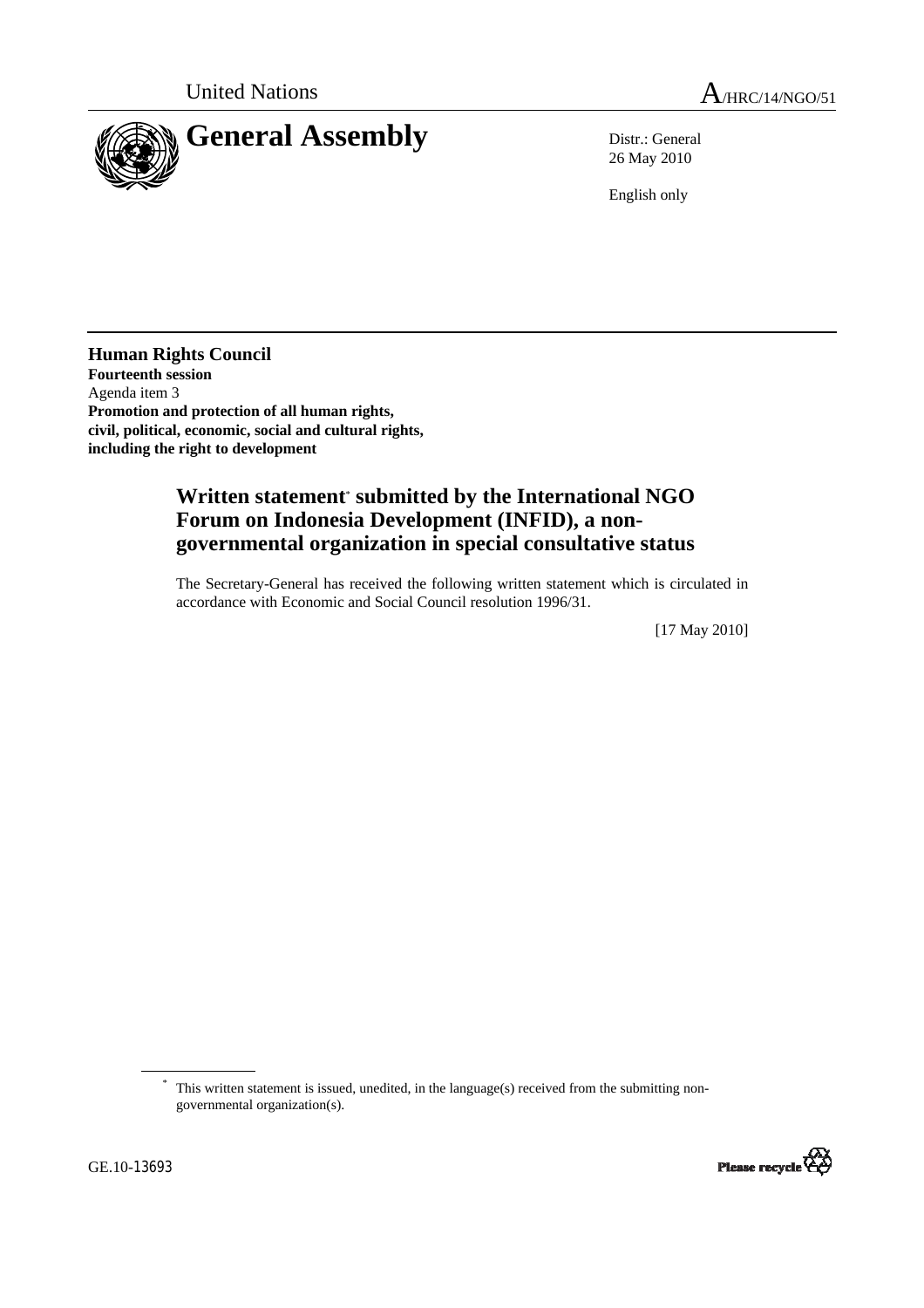## **Progress of independence judiciary in Indonesia**\*

#### *Preface*

Strengthening the Independence of the judiciary in Indonesia carried out since the amendment to the Constitution, the year 2002. There are three important things stipulated in the Constitution relating to the judicial authorities. First, the article states that judicial power is the power to conduct an independent judiciary to uphold the law and the judiciary. Second, judicial power is not only done by the Supreme Court, but also by the Constitutional Court, which is authorized to decide on the level of the first and last and final decision to review the Act against the Constitution, disputes the authority of state institutions whose authorities are granted by the Constitution, the dissolution of political parties and disputes election results. In addition, the Constitutional Court also decided opinions Parliament on alleged violations of the Constitution made by the president / vice president. Third, the Judicial Commission was formed, namely an independent agency authorized to propose the appointment of judges and other authorities in maintaining and enforcing honor, nobleness dignity, as well as the behavior of judges.

Since the amendment of the constitution, also formed several special courts under the Supreme Court, such as Human Rights Court, Industrial Relations Court, Commercial Court, anti Corruption Court and Court of Children. Even in 2009 the government enacts the Special Act concerning the anti Corruption Court through the Law Number 46 Year 2009. Typical for these special courts is the existence of ad hoc judges are judges who were recruited specifically because they have special expertise and high integrity. One factor that makes the performance anti corruption court is better than the district court in examining the cases of corruption, is due to factor the existence of ad hoc judges<sup>1</sup>. However, there are still some obstacles in maintaining the judiciary independence in Indonesia.

#### **Recruitment of judges in the hands of the House of Representatives through the political process in Indonesia**

There are some different models of recruitment judges. Judges of Constitutional Court that consists of nine people each filed three people by the Supreme Court, the President and Parliament. Meanwhile Supreme Court Judges are elected by the Parliament of the names proposed by the Judicial Commission. While the ad hoc judges elected by the Supreme Court. Technically, the judge selection mechanism is also different. The filing of Constitutional Court Judges by the Parliament and the Supreme Court does not begin with a transparent recruitment process. These are different things with the submission by the president that begins with an open recruitment led by the Presidential Advisory Council. Meanwhile the selection of Supreme Court Judges candidate by the Judicial Commission conducted with the involvement of independent agencies and the nomination of ad hoc judges by the Supreme Court conducted by forming a selection committee that involves a group of law professionals and academics.

Justices recruitment process involving political institutions (Parliament) and President of the intervention is potentially occurred. The chosen Constitutional Court Judges must not only meet the existing criteria in the Act, but also must have the same views with the Parliament and the President, while one of the authorities is dissolved political parties.

<sup>\*</sup> The Institute Ecosoc Rights and the Human Rights Working Group (HRWG), NGOs without consultative status also share the views expressed in this statement.

<sup>&</sup>lt;sup>1</sup> Partnership for Governance Reform; Research on Anti Corruption Court, 2009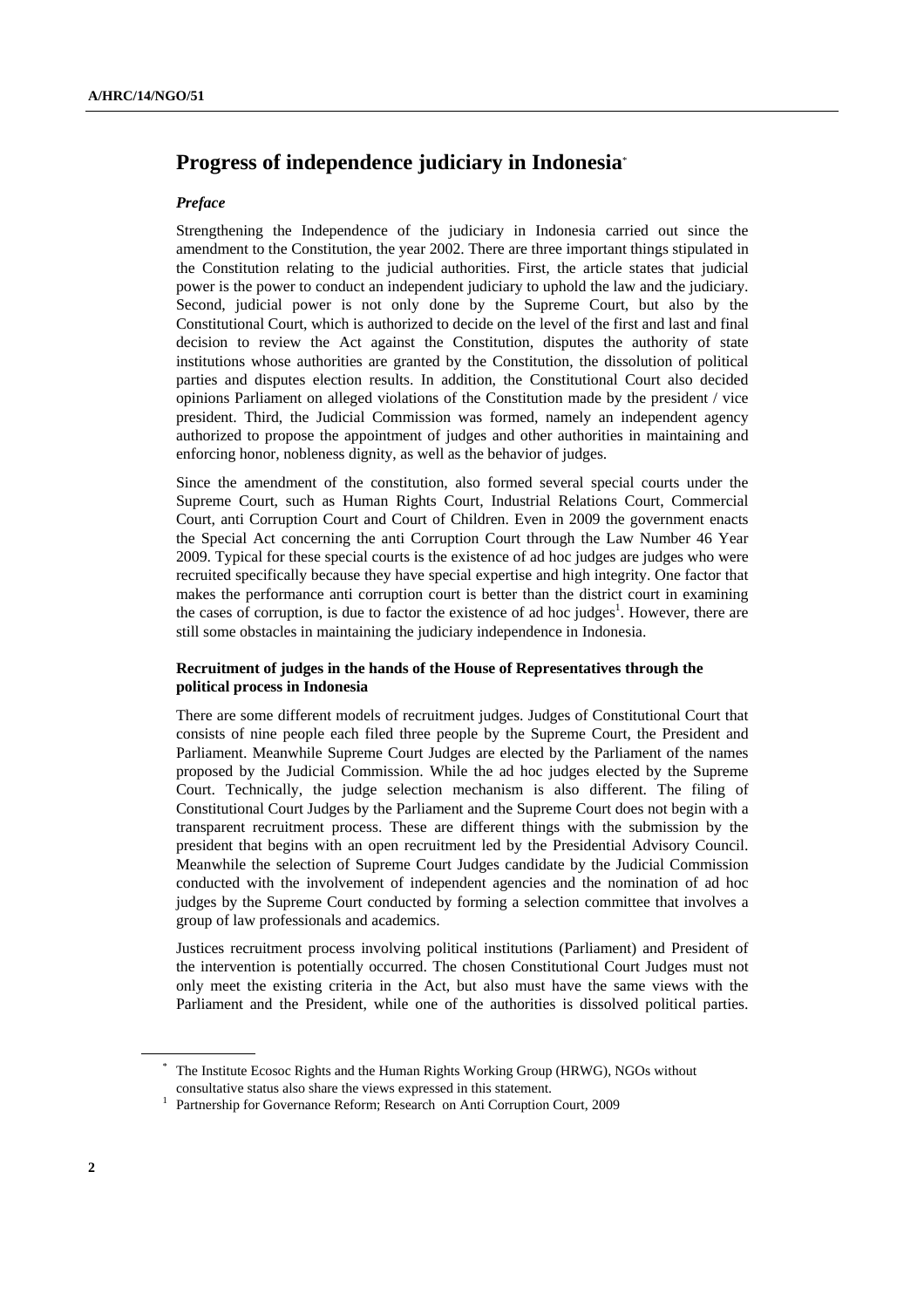Similarly, Supreme Court Judges, in addition to escape from selection by the Judicial Commission must also be able to reach a majority parliament vote.

### **Judges verdict: the potential of abuse of independence principle**

There are two different characters between the verdict of the Constitutional Court and Supreme Court. Constitutional Court ruling is final and binding, meaning there is no legal action again if the applicant does not accept the ruling. This character has advantages in terms of execution has speed but his weakness is that if the verdict is not neutral because the majority of constitutional justices from political institutions (the president and the parliament). While the verdict of Court below the Supreme Court is not final. There are stages of legal action began to appeal, cassation, judicial review.

#### **Judiciary mafia and power of influence has hindered the independence of the judiciary.**

One of the challenges in improving the independence of the judiciary is the high level of judicial mafia. To respond to the level of judicial mafia excelsior, has established the Independence Institution authorized to exercise such external oversight of the Judicial Commission, Commission Attorney, Police Commission and the Ombudsmen RI. Even in January 2010, President Susilo Bambang Yudhoyono forms Taskforce on anti Law Mafia. Since its establishment, the institution under this President has received 381 complaints. Of this amount, which is following up by sending points to the relevant agency for clarification are 35 letters. From the aspect of the mafia sector, three of the biggest complaints that most 106 cases of land disputes, 67 cases of corruption, and fraud and embezzlement as many as 42 cases. While the institutional aspects of the judiciary, as many as 150 complaints related to Supreme Court, High Court, and District Court, 127 complaints related to the Police, the Attorney General and the remaining 74 related to the others<sup>2</sup>.

Law Mafia can be done both transactional and look like providing bribes to law enforcement officers and non-transactional, such as a power of influence. One example of judicial mafia transactional is Anggodo case which is performed by the recording conversations with several state officials have been heard in the Constitutional Court on 3 November 2009. In a taped conversation, It appears that Anggodo communicate with investigators in the police, the commissioner of Victim and Witness Protection Agency to arrange the legal process so that two leaders of Anti Corruption Commission (Bibit Samat Riyanto and Chandra M Hamzah) could be arrested by the police. Alleged mafia height is reinforced by the findings of the "Tim 8" that have a strong suspicion there has been a phenomenon that occurred in a case a mafia in policeman, prosecutors, lawyers, the anti corruption commission and Victim and Witness Protection Agency. Even in other cases, the mafias also overwrite the profession of notary law and the courts<sup>3</sup>.

Meanwhile, one example of judicial mafia influence in the form of power is the mafia in the trial Muchdi Pr (former Deputy V of Indonesia Intelligent Agency) in the case of Munir's murder, which took the form of intimidating the witnesses so that witnesses who incidentally are the staff of Muchdi Pr revoke his statement at trial. In addition, his staff assigned Indonesia Intelligent Agency (Budi Santoso) is also a witness, to overseas and when called upon in the trial there was no effort of Indonesia Intelligent Agency to help bring the witness. As a result, the judges have freed Muchdi Pr on December 31,  $2008<sup>4</sup>$ .

<sup>&</sup>lt;sup>2</sup> http://news.okezone.com,14 of May 2010

 $\frac{3}{4}$  Report and recommendations of Team 8, 16th November 2009.

<sup>&</sup>lt;sup>4</sup> Solidarity in Munir Case and National Human Rights Commission public discussion, 16th April 2010 at the Commission offices, among others, the results of examination conducted by and National